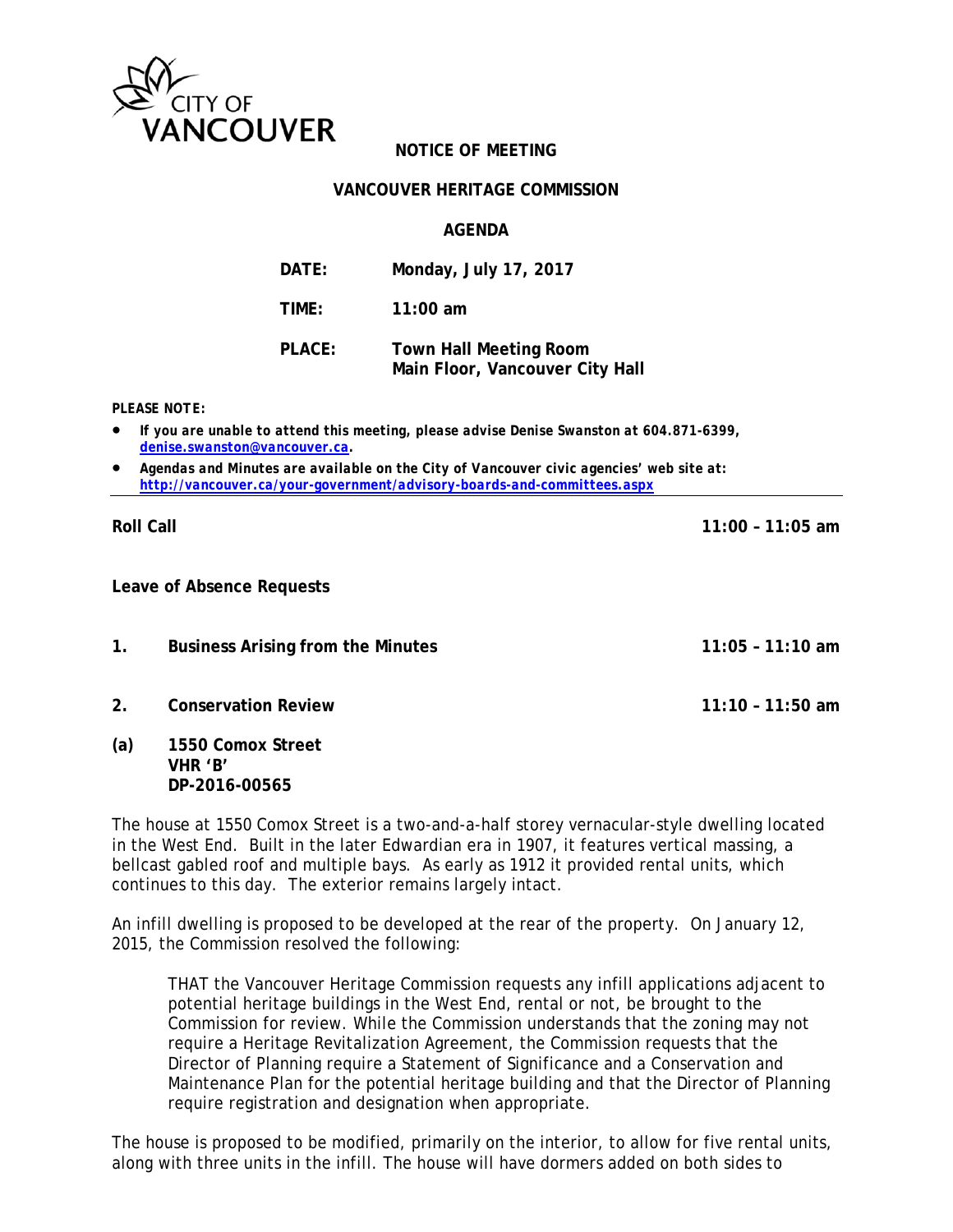improve livability of the top floor, and the fire escape at the rear will be removed. Under the infill provisions for RM-5, the Director of Planning can require an appropriate level of conservation. In the case of 1550 Comox Street, the applicant has brought forward the proposal to designate the building as part of the consideration for approval. An HRA is not necessary and FSR provisions do not apply specifically to infill as part of the West End "Laneway 2.0" provisions. Approval is based on design guidelines and context.

Staff is seeking input from the Heritage Commission on the degree of conservation and the proposal to designate, along with exterior changes to the house. The Statement of Significance, attached, has been reviewed by the SoS/VHR Subcommittee and finalized as per comments to the consultant. Since the exterior requires only a minimal degree of rehabilitation, a Conservation Plan was not considered necessary. However, a Conservation Report was prepared for the applicant, which will form the basis for the conservation approach and prior-to conditions will require detailed retention drawings. Issue: Additions to the house to accommodate revised floor plans and exiting

**Applicant:** Robert Salikan, Salikan Architecture

**Staff:** Hugh McLean, Heritage Planning Analyst Jason Olinek, Development Planner

**Attachments:** Drawings, Statement of Significance, Conservation Report (Donald Luxton & Associates)

**(b) 1523 Davie Street – Gabriola Mansion 11:50 am - 12:40 pm VHR 'A'; Municipally Designated Application for CD-1 Text Amendment** 

The Gabriola Mansion, built in 1900-1901, is a well-known estate house characterized by its Gabriola Island sandstone block construction and numerous surviving details and elements including stained glasswork by Henry Bloomfield and Sons and stonework by John Wills Bruce. Besides its aesthetic features, it is also valued for its association with the early development of Vancouver's West End neighbourhood and its ownership by the Rogers family and, later, the Bentall family. It is one of the oldest surviving buildings in the West End and, along with its estate grounds, the last mansion estate of its type in the neighbourhood which was once an upper class residential area.

The exterior of the mansion and the grounds are protected by a Designation By-law, and the current zoning is CD-1. Having been operated as a restaurant for many years, the mansion has been vacant for a number of years and has suffered some fire and water damage. Previous owners of the site, and the current owner, have concluded that a restaurant use on the site is no longer viable. Residential use is permitted under the CD-1 By-law; however, the current owner has proposed to provide further protection of certain areas on the interior of the building, as well as secured rental accommodation, in return for being able to add a four-unit townhouse development on the site, each unit with three bedrooms. The mansion is to be converted to contain sixteen rental Dwelling Units, which is permitted in the CD-1. While the current West End Plan contains provisions which exclude CD-1 sites from further re-zoning applications, and noting that the site is protected by a Designation By-law, in this case, in the interest of securing additional interior protection in conjunction with secured rental accommodation in exchange for limited infill development on the site, staff concluded that the application would be considered. Parking is provided for off-site under an older agreement.